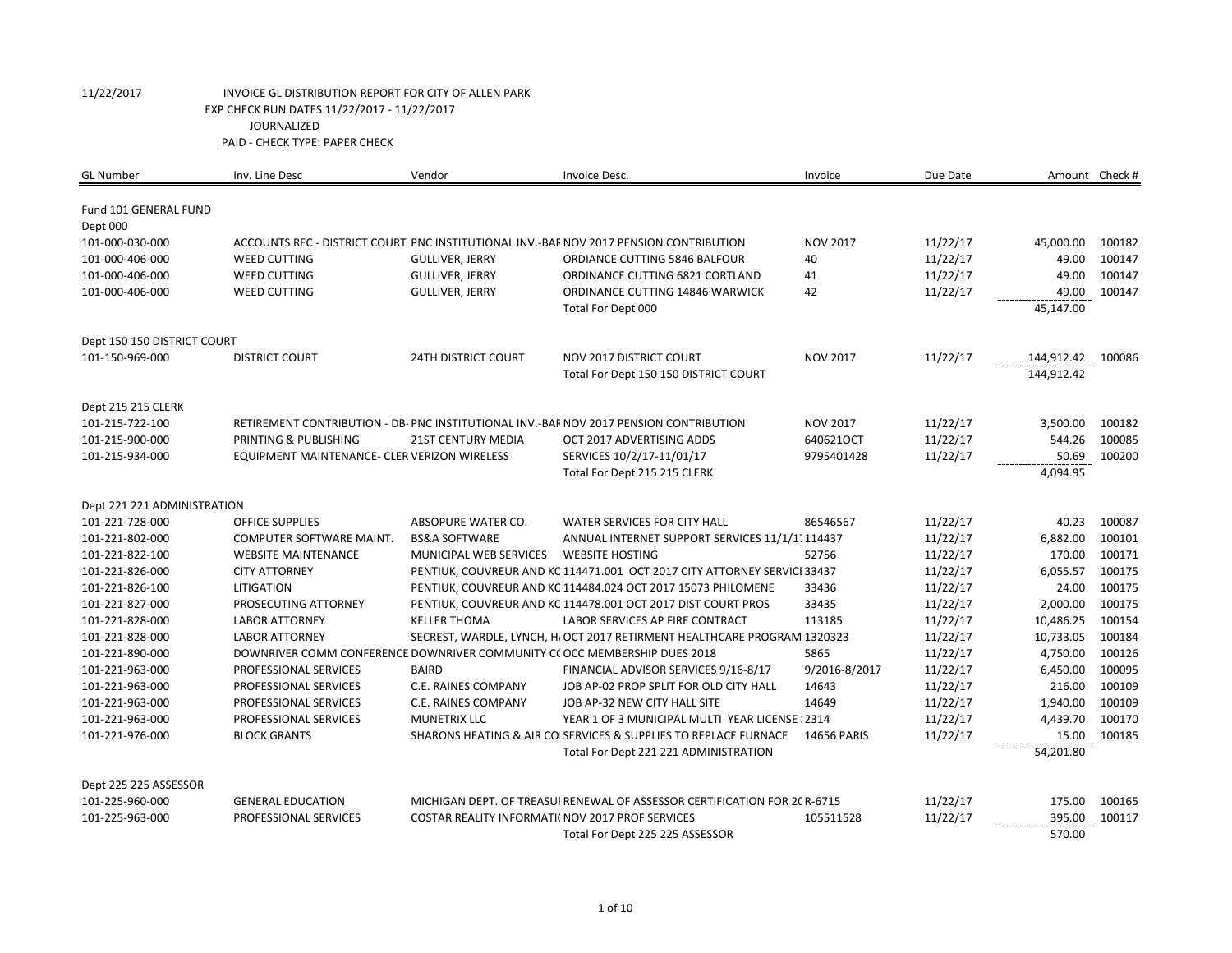| <b>GL Number</b>               | Inv. Line Desc                                                                   | Vendor                                            | Invoice Desc.                                                                          | Invoice         | Due Date |             | Amount Check # |
|--------------------------------|----------------------------------------------------------------------------------|---------------------------------------------------|----------------------------------------------------------------------------------------|-----------------|----------|-------------|----------------|
| Dept 230 230 FINANCE           |                                                                                  |                                                   |                                                                                        |                 |          |             |                |
| 101-230-808-000                | <b>CITY AUDITOR</b>                                                              | PLANTE MORAN                                      | PROF SERVICES AUDITING THRU 11/7/17                                                    | 1487732         | 11/22/17 | 11,500.00   | 100181         |
|                                |                                                                                  |                                                   | Total For Dept 230 230 FINANCE                                                         |                 |          | 11,500.00   |                |
| Dept 253 253 TREASURER         |                                                                                  |                                                   |                                                                                        |                 |          |             |                |
| 101-253-833-000                | PREPARATION OF TAX BILLS                                                         | ALLEGRA MARKETING                                 | <b>SUPPLIES FOR TAX BILLS</b>                                                          | 5424            | 11/22/17 | 1,162.99    | 100210         |
| 101-253-962-000                | MISCELLANEOUS                                                                    | PETTY CASH - CITY HALL                            | REIMBURSEMENT OF PETTY CASH FUND                                                       | REIMBURSEMENT   | 11/22/17 | 60.00       | 100177         |
| 101-253-985-000                | <b>CAPITAL LEASE</b>                                                             | PITNEY-BOWES                                      | BILLING SERVICES 9/9/17-12/8/17                                                        | 3304788727      | 11/22/17 | 237.54      | 100180         |
| 101-253-985-000                | <b>CAPITAL LEASE</b>                                                             | PITNEY-BOWES                                      | RED INK FOR MAIL SORTER                                                                | 1005741038      | 11/22/17 | 104.97      | 100216         |
|                                |                                                                                  |                                                   | Total For Dept 253 253 TREASURER                                                       |                 |          | 1,565.50    |                |
| Dept 263 263 CITY HALL         |                                                                                  |                                                   |                                                                                        |                 |          |             |                |
| 101-263-701-000                | PERSONAL SERVICES                                                                |                                                   | CABLE & WIRLESS TECHNOLO SUPPLIES FOR ALLEN PARK NEW CITY HALL                         | 7710            | 11/22/17 | 22,875.54   | 100104         |
| 101-263-931-000                | <b>BUILDING MAINTENANCE</b>                                                      | <b>VETERANS CLEANING</b>                          | OCT 2017 CLEANING SERVICE DPW                                                          | 17-2611         | 11/22/17 | 600.00      | 100204         |
| 101-263-931-000                | BUILDING MAINTENANCE-SUPPLIE VETERANS CLEANING                                   |                                                   | CLEANING SERVICES/SUPPLIED CITY HALL                                                   | 17-1011         | 11/22/17 | 238.37      | 100204         |
| 101-263-931-000                | <b>BUILDING MAINTENANCE</b>                                                      | <b>VETERANS CLEANING</b>                          | CLEANING SERVICES/SUPPLIED CITY HALL                                                   | 17-1011         | 11/22/17 | 1,750.00    | 100204         |
| 101-263-985-000                | CAPITAL OUTLAY-BUILDING LEASE ALLEN PARK IND LIMITED PAF NOV 2017 LEASE CHARGES  |                                                   |                                                                                        | 000001          | 11/22/17 | 17,075.10   | 100090         |
| 101-263-985-000                | -ELECTRIC 4-1/17 PAID CK 98361 ALLEN PARK IND LIMITED PAF NOV 2017 LEASE CHARGES |                                                   |                                                                                        | 000001          | 11/22/17 | (3, 282.99) | 100090         |
| 101-263-985-000                | CAPITAL OUTLAY-OPEESC-OC EXP (ALLEN PARK IND LIMITED PAF NOV 2017 LEASE CHARGES  |                                                   |                                                                                        | 000001          | 11/22/17 | 5,342.00    | 100090         |
| 101-263-985-000                | UTY 4/17 UNTILITY REC                                                            | ALLEN PARK IND LIMITED PAF NOV 2017 LEASE CHARGES |                                                                                        | 000001          | 11/22/17 | 3,282.99    | 100090         |
| 101-263-985-000                | CAPITAL OUTLAY-BUILDING LEASE SHREDCORP.                                         |                                                   | DOCUMENT SHREDDING POLICE DEPT                                                         | 4052697         | 11/22/17 | 180.00      | 100186         |
|                                |                                                                                  |                                                   | Total For Dept 263 263 CITY HALL                                                       |                 |          | 48,061.01   |                |
| Dept 305 305 POLICE DEPARTMENT |                                                                                  |                                                   |                                                                                        |                 |          |             |                |
| 101-305-722-100                |                                                                                  |                                                   | RETIREMENT CONTRIBUTION - DB- PNC INSTITUTIONAL INV.-BAF NOV 2017 PENSION CONTRIBUTION | <b>NOV 2017</b> | 11/22/17 | 72,246.00   | 100182         |
| 101-305-729-000                | K-9 SUPPLIES                                                                     |                                                   | MORRISON ANIMAL HOSPITA MEDICAL PROCEDURE PHANTOM                                      | 319682          | 11/22/17 | 800.75      | 100168         |
| 101-305-729-000                | K-9 SUPPLIES                                                                     | PET SUPPLIES PLUS                                 | <b>K-9 SUPPLIES</b>                                                                    | 24910           | 11/22/17 | 60.36       | 100178         |
| 101-305-729-000                | K-9 SUPPLIES                                                                     | PET SUPPLIES PLUS                                 | <b>K-9 SUPPLIES</b>                                                                    | 24914           | 11/22/17 | 63.14       | 100178         |
| 101-305-757-000                | <b>OPERATING SUPPLIES</b>                                                        |                                                   | NOBLA INDUSTRIAL SUPPLY C OPERATING SUPPLIES POLICE DEPT                               | SI-119371       | 11/22/17 | 281.91      | 100173         |
| 101-305-761-000                | PRISONER BOARD                                                                   | <b>STATE OF MICHIGAN</b>                          | LIVE SCAN POLICE DEPT                                                                  | 551-499249      | 11/22/17 | 84.00       | 100098         |
| 101-305-801-000                | <b>ANIMAL CONTROL</b>                                                            | <b>CITY OF WYANDOTTE</b>                          | DOWNRIVER ANIMAL CONTROL SERV 7/1/17-9 7/1/17-9/30/17                                  |                 | 11/22/17 | 12,247.72   | 100113         |
| 101-305-805-000                | <b>VEHICLE TOWING</b>                                                            | <b>CITY TOWING</b>                                | <b>AUCTION HELP</b>                                                                    | 109740          | 11/22/17 | 200.00      | 100212         |
| 101-305-807-000                | <b>CENTRAL DISPATCH</b>                                                          | <b>CITY OF WYANDOTTE</b>                          | DOWNRIVER DISPATCH SERVICES 7/1/17-9/30/7/1/17-9/30/17                                 |                 | 11/22/17 | 34,601.31   | 100112         |
| 101-305-853-000                | <b>TELEPHONE</b>                                                                 | AMERICAN MESSAGING                                | CHAPLAIN PAGER 11/15/17-12/14/17                                                       | Z1319539RK      | 11/22/17 | 14.94       | 100091         |
| 101-305-853-000                | <b>TELEPHONE</b>                                                                 | HERKIMER RADIO SERVICE                            | COMMUNICATION SERVICES FOR POLICE DEPT 19452                                           |                 | 11/22/17 | 580.00      | 100152         |
| 101-305-888-000                | DOWNRIVER MUTAL AID                                                              | DOWNRIVER COMMUNITY CC DMA DUES 2018              |                                                                                        | 5885            | 11/22/17 | 4,459.65    | 100126         |
| 101-305-931-000                | <b>BUILDING MAINTENANCE</b>                                                      | ADVANTAGE PEST CONTROL OCT 2017 PEST CONTROL      |                                                                                        | <b>OCT 2017</b> | 11/22/17 | 300.00      | 100089         |
| 101-305-934-500                | <b>COMPUTER BREAK-FIX</b>                                                        |                                                   | SOUTHERN MICHIGAN INFOR COMPUTER SERVICES POLICE DEPT                                  | 3101            | 11/22/17 | 560.00      | 100189         |
| 101-305-939-000                | <b>VEHICLE MAINTENANCE</b>                                                       | CLASSIC AUTO WASH INC.                            | SERVICES FOR OCT 2017                                                                  | 1731            | 11/22/17 | 230.10      | 100114         |
| 101-305-960-000                | <b>EDUCATION &amp; TRAINING</b>                                                  | FELTZ, ERON                                       | REIMBURSEMENT FOR EXPENSES RELATED TO 'REIMBURSEMENT                                   |                 | 11/22/17 | 16.52       | 100142         |
| 101-305-960-000                | <b>EDUCATION &amp; TRAINING</b>                                                  | MOORE, PATRICK                                    | REIMBURSEMENT FOR EXPENSES RELATED TO TREIMBURSEMENT                                   |                 | 11/22/17 | 15.00       | 100167         |
| 101-305-962-000                | <b>MISCELLANEOUS</b>                                                             |                                                   | TOSHIBA FINANCIAL SERVICE! PAYOFF FOR DAMAGED PRINTER IN POLICE DEI 500-0439515-000    |                 | 11/22/17 | 1,852.56    | 100197         |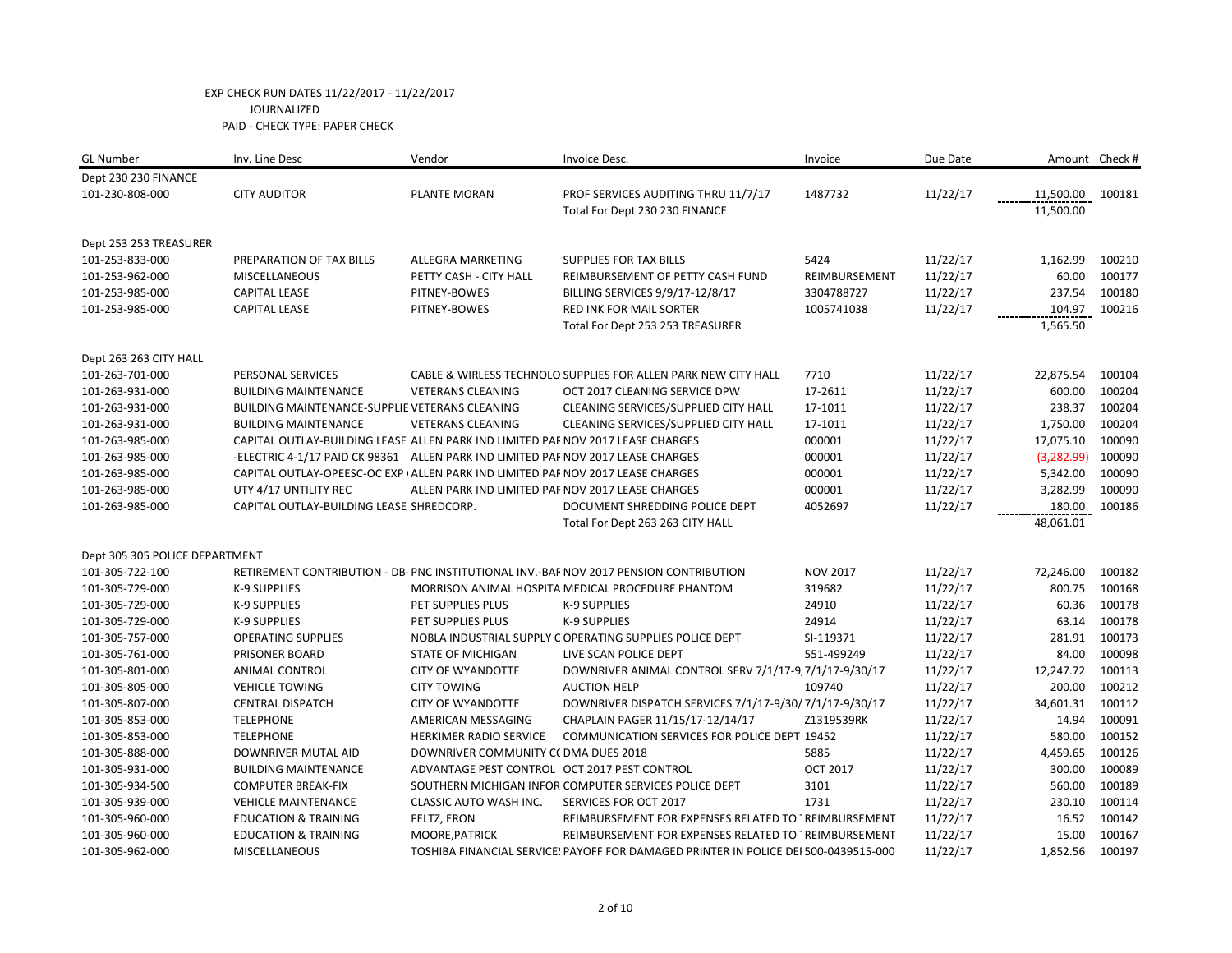| <b>GL Number</b>                                | Inv. Line Desc                                                   | Vendor                                     | Invoice Desc.                                                                          | Invoice         | Due Date |            | Amount Check # |
|-------------------------------------------------|------------------------------------------------------------------|--------------------------------------------|----------------------------------------------------------------------------------------|-----------------|----------|------------|----------------|
|                                                 |                                                                  |                                            | Total For Dept 305 305 POLICE DEPARTMENT                                               |                 |          | 128,613.96 |                |
|                                                 |                                                                  |                                            |                                                                                        |                 |          |            |                |
| Dept 340 340 FIRE DEPARTMENT<br>101-340-722-100 |                                                                  |                                            | RETIREMENT CONTRIBUTION - DB- PNC INSTITUTIONAL INV.-BAF NOV 2017 PENSION CONTRIBUTION | <b>NOV 2017</b> | 11/22/17 | 56,497.00  | 100182         |
|                                                 | <b>OPERATING SUPPLIES</b>                                        | LOWE'S                                     | OCT 2017 SUPPLIES VARIOUS DEPT                                                         | 99006314951OCT  |          | 88.29      | 100157         |
| 101-340-757-000                                 |                                                                  |                                            |                                                                                        |                 | 11/22/17 |            |                |
| 101-340-757-000                                 | <b>OPERATING SUPPLIES</b>                                        | NETWORK SERVICES COMPAI OPEARTING SUPPLIES |                                                                                        | 6489107-00      | 11/22/17 | 658.68     | 100172         |
| 101-340-757-500                                 | <b>RESCUE SUPPLIES</b>                                           |                                            | BAKER'S GAS & WELDING SUI OXYGEN CYLINDER RENTAL FIRE DEPT                             | 09172677        | 11/22/17 | 60.16      | 100097         |
| 101-340-768-000                                 | <b>UNIFORMS</b>                                                  | MCLAURIN, KENNETH                          | <b>HELMET REIMBURSEMENT</b>                                                            | REIMBURSEMENT   | 11/22/17 | 263.00     | 100161         |
| 101-340-768-000                                 | <b>UNIFORMS</b>                                                  | <b>WEST SHORE SERVICES</b>                 | UNFORMS FOR FIRE DEPT                                                                  | 14943           | 11/22/17 | 604.67     | 100209         |
| 101-340-805-000                                 | AMBULANCE BILLING                                                | MCLAREN HEALTH PLAN                        | REFUND ON OVERPMT EMS CHARGES                                                          | <b>REFUND</b>   | 11/22/17 | 770.00     | 100160         |
| 101-340-835-000                                 | <b>PHYSICALS</b>                                                 | <b>BIO-CARE INCORPORATED</b>               | HAZ MAT TEAM PHYSICAL                                                                  | 4481            | 11/22/17 | 826.18     | 100099         |
| 101-340-853-000                                 | <b>TELEPHONE- FD ON CALL</b>                                     | <b>VERIZON WIRELESS</b>                    | SERVICES 10/2/17-11/01/17                                                              | 9795401428      | 11/22/17 | 50.23      | 100200         |
| 101-340-853-000                                 | TELEPHONE- EDWARD CANN                                           | <b>VERIZON WIRELESS</b>                    | SERVICES 10/2/17-11/01/17                                                              | 9795401428      | 11/22/17 | 50.13      | 100200         |
| 101-340-853-000                                 | TELEPHONE- DOUGLAS LAFOND                                        | <b>VERIZON WIRELESS</b>                    | SERVICES 10/2/17-11/01/17                                                              | 9795401428      | 11/22/17 | 50.13      | 100200         |
| 101-340-888-000                                 | DOWNRIVER MUTUAL AID POLICE DOWNRIVER COMMUNITY CC DMA DUES 2018 |                                            |                                                                                        | 5885            | 11/22/17 | 5,199.79   | 100126         |
| 101-340-920-000                                 | UTILITIES- 6730 ROOSEVELT                                        | <b>DTE ENERGY</b>                          | DTE SERVICES 10/4/17-11/2/17                                                           | 11222017        | 11/22/17 | 1,593.74   | 100134         |
| 101-340-931-000                                 | <b>BUILDING MAINTENANCE</b>                                      | LOWE'S                                     | OCT 2017 SUPPLIES VARIOUS DEPT                                                         | 99006314951OCT  | 11/22/17 | 77.35      | 100157         |
| 101-340-931-000                                 | <b>BUILDING MAINTENANCE</b>                                      | LOWE'S                                     | OCT 2017 SUPPLIES VARIOUS DEPT                                                         | 99006314951OCT  | 11/22/17 | 10.68      | 100157         |
| 101-340-931-000                                 | <b>BUILDING MAINTENANCE</b>                                      | LOWE'S                                     | OCT 2017 SUPPLIES VARIOUS DEPT                                                         | 99006314951OCT  | 11/22/17 | 87.63      | 100157         |
| 101-340-931-000                                 | <b>BUILDING MAINTENANCE</b>                                      | LOWE'S                                     | OCT 2017 SUPPLIES VARIOUS DEPT                                                         | 99006314951OCT  | 11/22/17 | 15.16      | 100157         |
| 101-340-934-000                                 | <b>EQUIPMENT MAINTENANCE</b>                                     |                                            | DOUGLASS SAFETY SYSTEMS EQUIPMENT MNT FIRE DEPT                                        | 41445           | 11/22/17 | 144.63     | 100125         |
| 101-340-934-000                                 | <b>EQUIPMENT MAINTENANCE</b>                                     | KENCO FIRE EQUIPMENT, INC EQUIPMENT MNT    |                                                                                        | 171031-2        | 11/22/17 | 246.00     | 100155         |
| 101-340-934-000                                 | EQUIPMENT MAINTENANCE                                            |                                            | KENCO FIRE EQUIPMENT, INC EQUIPMENT MNT FIRE DEPT                                      | 171114-1        | 11/22/17 | 40.00      | 100155         |
| 101-340-939-000                                 | <b>VEHICLE MAINTENANCE</b>                                       |                                            | BAKER'S GAS & WELDING SUI CYCLINDER RENTAL OCT 2017                                    | 09172796        | 11/22/17 | 19.45      | 100097         |
| 101-340-939-000                                 | <b>VEHICLE MAINTENANCE</b>                                       | <b>GLENDALE AUTO VALUE</b>                 | <b>VEHICLE MNT FIRE DEPT</b>                                                           | 359-133666      | 11/22/17 | 32.97      | 100143         |
| 101-340-939-000                                 | <b>VEHICLE MAINTENANCE</b>                                       | <b>HALT FIRE</b>                           | VEH MNT FIRE DEPT                                                                      | S0075769        | 11/22/17 | 1,225.60   | 100150         |
| 101-340-939-000                                 | <b>VEHICLE MAINTENANCE</b>                                       | <b>HALT FIRE</b>                           | VEH MNT ON ENG #51                                                                     | S0075796        | 11/22/17 | 834.89     | 100150         |
| 101-340-939-000                                 | <b>VEHICLE MAINTENANCE</b>                                       | <b>HALT FIRE</b>                           | VEH MNT ONENG 51 FIRE DEPT                                                             | S0075479        | 11/22/17 | 2,483.67   | 100150         |
| 101-340-960-000                                 | <b>EDUCATION &amp; TRAINING</b>                                  | LOWE'S                                     | OCT 2017 SUPPLIES VARIOUS DEPT                                                         | 99006314951OCT  | 11/22/17 | 114.56     | 100157         |
| 101-340-961-000                                 | <b>FIRE PREVENTION</b>                                           | LOWE'S                                     | OCT 2017 SUPPLIES VARIOUS DEPT                                                         | 99006314951OCT  | 11/22/17 | 42.40      | 100157         |
| 101-340-961-000                                 | <b>FIRE PREVENTION</b>                                           | LOWE'S                                     | OCT 2017 SUPPLIES VARIOUS DEPT                                                         | 99006314951OCT  | 11/22/17 | 91.08      | 100157         |
| 101-340-961-000                                 | <b>FIRE PREVENTION</b>                                           | LOWE'S                                     | OCT 2017 SUPPLIES VARIOUS DEPT                                                         | 99006314951OCT  | 11/22/17 | 20.99      | 100157         |
|                                                 |                                                                  |                                            | Total For Dept 340 340 FIRE DEPARTMENT                                                 |                 |          | 72,199.06  |                |
|                                                 |                                                                  |                                            |                                                                                        |                 |          |            |                |
| Dept 445 445 DEPARTMENT OF PUBLIC SERVICE       |                                                                  |                                            |                                                                                        |                 |          |            |                |
| 101-445-722-100                                 |                                                                  |                                            | RETIREMENT CONTRIBUTION - DB- PNC INSTITUTIONAL INV.-BAF NOV 2017 PENSION CONTRIBUTION | <b>NOV 2017</b> | 11/22/17 | 18,237.00  | 100182         |
| 101-445-751-000                                 | <b>GASOLINE</b>                                                  | <b>MICHIGAN FUELS</b>                      | <b>FUEL SERVICES</b>                                                                   | 299801          | 11/22/17 | 6,358.30   | 100164         |
| 101-445-757-000                                 | <b>OPERATING SUPPLIES</b>                                        | D & L GARDEN CENTER, INC. SUPPLIES         |                                                                                        | 92296           | 11/22/17 | 39.99      | 100121         |
| 101-445-757-000                                 | <b>OPERATING SUPPLIES</b>                                        | <b>GLENDALE AUTO VALUE</b>                 | <b>PARTS</b>                                                                           | 359-133725      | 11/22/17 | 52.29      | 100143         |
| 101-445-853-000                                 | TELEPHONE-GARAGE                                                 | <b>VERIZON WIRELESS</b>                    | SERVICES 10/2/17-11/01/17                                                              | 9795401428      | 11/22/17 | 50.69      | 100200         |
| 101-445-920-000                                 | UTILITIES- 6450 ALLEN RD                                         | <b>DTE ENERGY</b>                          | DTE SERVICES 10/4/17-11/2/17                                                           | 11222017        | 11/22/17 | 14.22      | 100134         |
| 101-445-920-000                                 | UTILITIES 16860 SOUTHFIELD                                       | <b>DTE ENERGY</b>                          | DTE SERVICES 10/4/17-11/2/17                                                           | 11222017        | 11/22/17 | 670.01     | 100134         |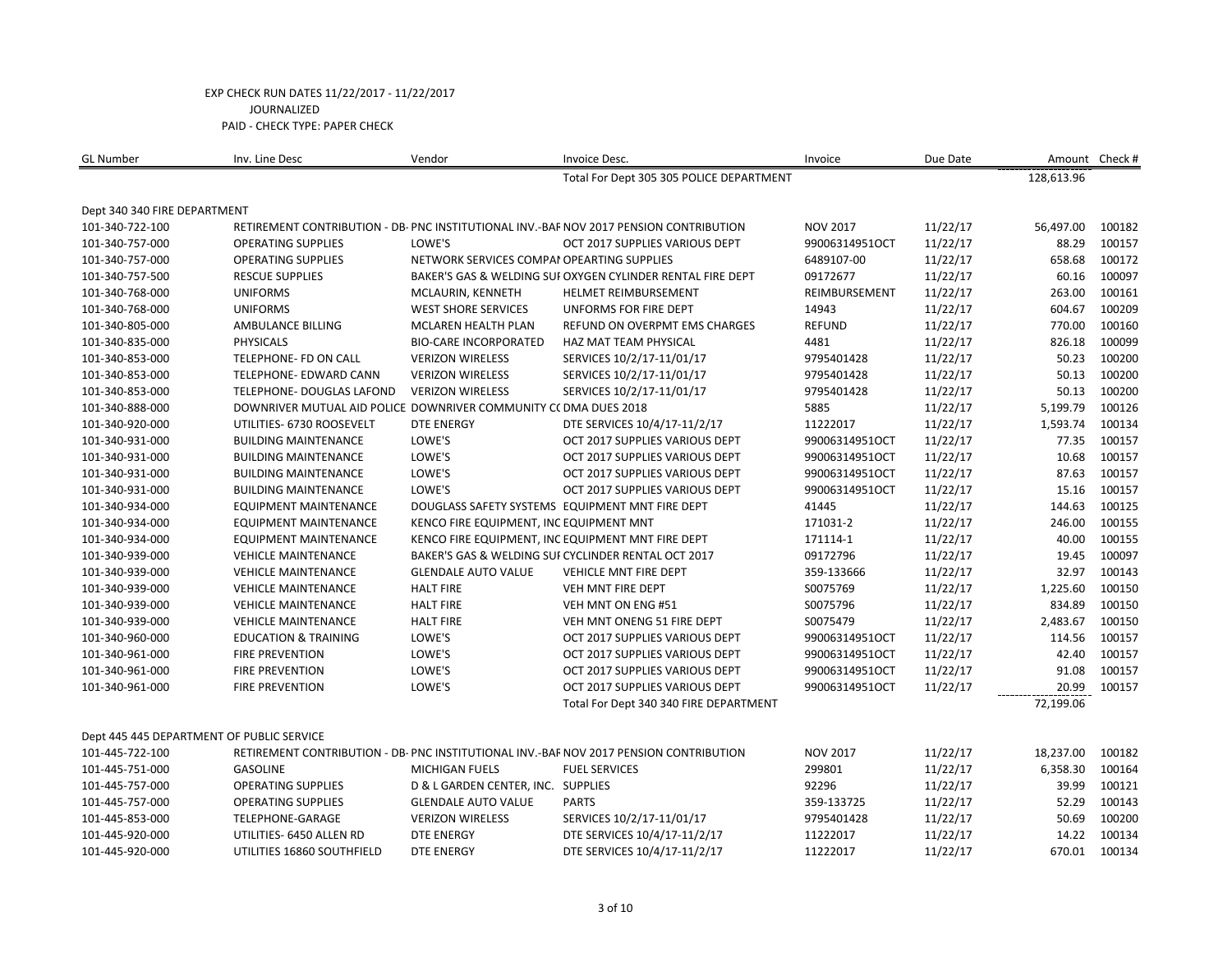| <b>GL Number</b>         | Inv. Line Desc                             | Vendor                                       | Invoice Desc.                                       | Invoice        | Due Date | Amount Check# |        |
|--------------------------|--------------------------------------------|----------------------------------------------|-----------------------------------------------------|----------------|----------|---------------|--------|
| 101-445-920-000          | UTILITIES GARAGE APT R                     | <b>DTE ENERGY</b>                            | DTE GAS SERVICES 10/5/17-11/3/17                    | 11222017       | 11/22/17 | 79.81         | 100137 |
| 101-445-926-000          | UTILITES 16430 ECORSE                      | <b>DTE ENERGY</b>                            | DTE SERVICES 10/4/17-11/2/17                        | 11222017       | 11/22/17 | 22.56         | 100134 |
| 101-445-926-000          | STREET LIGHTING- 15702 GARFIELI DTE ENERGY |                                              | DTE SERVICES 10/3/17-11/9/17                        | 11222017       | 11/21/17 | 181.26        | 100136 |
| 101-445-926-000          | STREET LIGHTING 15860 GARFIELD DTE ENERGY  |                                              | DTE SERVICES 10/3/17-11/9/17                        | 11222017       | 11/21/17 | 317.60        | 100136 |
| 101-445-926-000          | STREET LIGHTING 15841 PHILOME DTE ENERGY   |                                              | DTE SERVICES 10/3/17-11/9/17                        | 11222017       | 11/21/17 | 330.96        | 100136 |
| 101-445-926-000          | STREET LIGHTING TRAFFIC SIGNAL DTE ENERGY  |                                              | DTE SERVICES 10/3/17-11/9/17                        | 11222017       | 11/21/17 | 26,692.92     | 100136 |
| 101-445-931-000          | <b>BUILDING MAINTENANCE</b>                | <b>GRAINGER</b>                              | <b>PARTS</b>                                        | 9592540042     | 11/22/17 | 39.00         | 100146 |
| 101-445-931-000          | <b>BUILDING MAINTENANCE</b>                | <b>HADDIX ELECTRIC</b>                       | SERVICE CALL TO REPAIR LIGHTS AT DPS                | 8857           | 11/22/17 | 460.00        | 100149 |
| 101-445-931-000          | <b>BUILDING MAINTENANCE</b>                | LOWE'S                                       | OCT 2017 SUPPLIES VARIOUS DEPT                      | 99006314951OCT | 11/22/17 | 114.31        | 100157 |
| 101-445-939-000          | <b>VEHICLE MAINTENANCE</b>                 |                                              | BAKER'S GAS & WELDING SUI CYCLINDER RENTAL OCT 2017 | 09172796       | 11/22/17 | 19.45         | 100097 |
| 101-445-939-000          | <b>VEHICLE MAINTENANCE</b>                 | <b>EXOTIC AUTOMATION &amp; SUPI SUPPLIES</b> |                                                     | 1680814        | 11/22/17 | 18.57         | 100140 |
| 101-445-939-000          | <b>VEHICLE MAINTENANCE</b>                 | <b>GLENDALE AUTO VALUE</b>                   | <b>PARTS</b>                                        | 359-134113     | 11/22/17 | 36.38         | 100143 |
| 101-445-939-000          | <b>VEHICLE MAINTENANCE</b>                 | <b>GLENDALE AUTO VALUE</b>                   | <b>PARTS</b>                                        | 359-134072     | 11/22/17 | 47.38         | 100143 |
| 101-445-939-000          | <b>VEHICLE MAINTENANCE</b>                 | <b>GLENDALE AUTO VALUE</b>                   | <b>PARTS</b>                                        | 359-134068     | 11/22/17 | 230.56        | 100143 |
| 101-445-939-000          | <b>VEHICLE MAINTENANCE</b>                 | <b>GLENDALE AUTO VALUE</b>                   | <b>PARTS</b>                                        | 359-134145     | 11/22/17 | 28.91         | 100143 |
| 101-445-939-000          | <b>VEHICLE MAINTENANCE</b>                 | <b>GLENDALE AUTO VALUE</b>                   | <b>PARTS</b>                                        | 359-134117     | 11/22/17 | 123.98        | 100143 |
| 101-445-939-000          | <b>VEHICLE MAINTENANCE</b>                 | <b>GLENDALE AUTO VALUE</b>                   | <b>PARTS</b>                                        | 359-134112     | 11/22/17 | 18.19         | 100143 |
| 101-445-939-000          | <b>VEHICLE MAINTENANCE</b>                 | <b>GLENDALE AUTO VALUE</b>                   | <b>PARTS</b>                                        | 359-133516     | 11/22/17 | 37.18         | 100143 |
| 101-445-939-000          | <b>VEHICLE MAINTENANCE</b>                 | <b>GLENDALE AUTO VALUE</b>                   | <b>PARTS</b>                                        | 359-133513     | 11/22/17 | 142.77        | 100143 |
| 101-445-939-000          | <b>VEHICLE MAINTENANCE</b>                 | <b>GLENDALE AUTO VALUE</b>                   | PARTS FOR 2007 GMC PICKUP                           | 359-134108     | 11/22/17 | 37.18         | 100143 |
| 101-445-939-000          | <b>VEHICLE MAINTENANCE</b>                 | <b>GLENDALE AUTO VALUE</b>                   | <b>PARTS</b>                                        | 359-133784     | 11/22/17 | 106.50        | 100143 |
| 101-445-939-000          | <b>VEHICLE MAINTENANCE</b>                 | <b>GRAINGER</b>                              | <b>PARTS</b>                                        | 9592540034     | 11/22/17 | 59.20         | 100146 |
| 101-445-939-000          | <b>VEHICLE MAINTENANCE</b>                 | <b>TAYLOR CHEVROLET</b>                      | <b>PARTS</b>                                        | 263471CVR      | 11/22/17 | 331.79        | 100193 |
| 101-445-939-000          | <b>VEHICLE MAINTENANCE</b>                 | THE W.W. WILLIAMS COMPA PARTS                |                                                     | 5674998-00     | 11/22/17 | 648.72        | 100211 |
| 101-445-939-000          | <b>VEHICLE MAINTENANCE</b>                 | THE W.W. WILLIAMS COMPA PARTS                |                                                     | 4674998-01     | 11/22/17 | 38.80         | 100211 |
| 101-445-962-000          | <b>MISCELLANEOUS</b>                       | COMPREHENSIVE TESTING SC DOT SERVICES        |                                                     | 2374           | 11/22/17 | 430.00        | 100116 |
|                          |                                            |                                              | Total For Dept 445 445 DEPARTMENT OF PUBLIC SERVICE |                |          | 56,016.48     |        |
|                          |                                            |                                              |                                                     |                |          |               |        |
| Dept 707 707 PARKS & REC |                                            |                                              |                                                     |                |          |               |        |
| 101-707-757-000          | <b>OPERATING SUPPLIES</b>                  | <b>KEY AWARDS</b>                            | MEMORIAL PLAQUES FOR PARKS & REC                    | 3556A          | 11/22/17 | 40.00         | 100214 |
| 101-707-757-000          | <b>OPERATING SUPPLIES</b>                  | <b>KEY AWARDS</b>                            | HALL OF FAME PLAQUES                                | 3561A          | 11/22/17 | 45.00         | 100214 |
| 101-707-783-000          | <b>PARK SUPPLIES</b>                       | LOWE'S                                       | OCT 2017 SUPPLIES VARIOUS DEPT                      | 99006314951OCT | 11/22/17 | 19.29         | 100157 |
| 101-707-783-000          | <b>PARK SUPPLIES</b>                       | LOWE'S                                       | OCT 2017 SUPPLIES VARIOUS DEPT                      | 99006314951OCT | 11/22/17 | 11.04         | 100157 |
| 101-707-783-000          | <b>PARK SUPPLIES</b>                       | LOWE'S                                       | OCT 2017 SUPPLIES VARIOUS DEPT                      | 99006314951OCT | 11/22/17 | 11.35         | 100157 |
| 101-707-784-000          | <b>PARK SERVICES</b>                       | <b>KEY AWARDS</b>                            | <b>MEMORIAL PLAQUES</b>                             | 3525A          | 11/22/17 | 160.00        | 100214 |
| 101-707-920-000          | UTILITIES 8643 PELHAM                      | <b>DTE ENERGY</b>                            | DTE SERVICES 10/4/17-11/2/17                        | 11222017       | 11/22/17 | 34.12         | 100134 |
| 101-707-920-000          | UTILITIES 6615 ROOSEVELT                   | <b>DTE ENERGY</b>                            | DTE SERVICES 10/4/17-11/2/17                        | 11222017       | 11/22/17 | 63.25         | 100134 |
| 101-707-920-000          | UTILITIES 5000 ARNO                        | <b>DTE ENERGY</b>                            | DTE SERVICES 10/4/17-11/2/17                        | 11222017       | 11/22/17 | 16.28         | 100134 |
| 101-707-920-000          | UTILITIES 19325 CHAMPAIGN                  | DTE ENERGY                                   | DTE SERVICES 10/4/17-11/2/17                        | 11222017       | 11/22/17 | 18.97         | 100134 |
| 101-707-939-000          | <b>VEHICLE MAINTENANCE</b>                 |                                              | BAKER'S GAS & WELDING SUI CYCLINDER RENTAL OCT 2017 | 09172796       | 11/22/17 | 19.45         | 100097 |
| 101-707-939-000          | <b>VEHICLE MAINTENANCE</b>                 | CLASSIC AUTO WASH INC.                       | SERVICES FOR OCT 2017                               | 1731           | 11/22/17 | 3.90          | 100114 |
| 101-707-960-000          | <b>GENERAL EDUCATION/TUITION RE MPARKS</b> |                                              | MEMBERSHIP FOR 2018 PARKS & REC                     | 7957           | 11/22/17 | 735.00        | 100169 |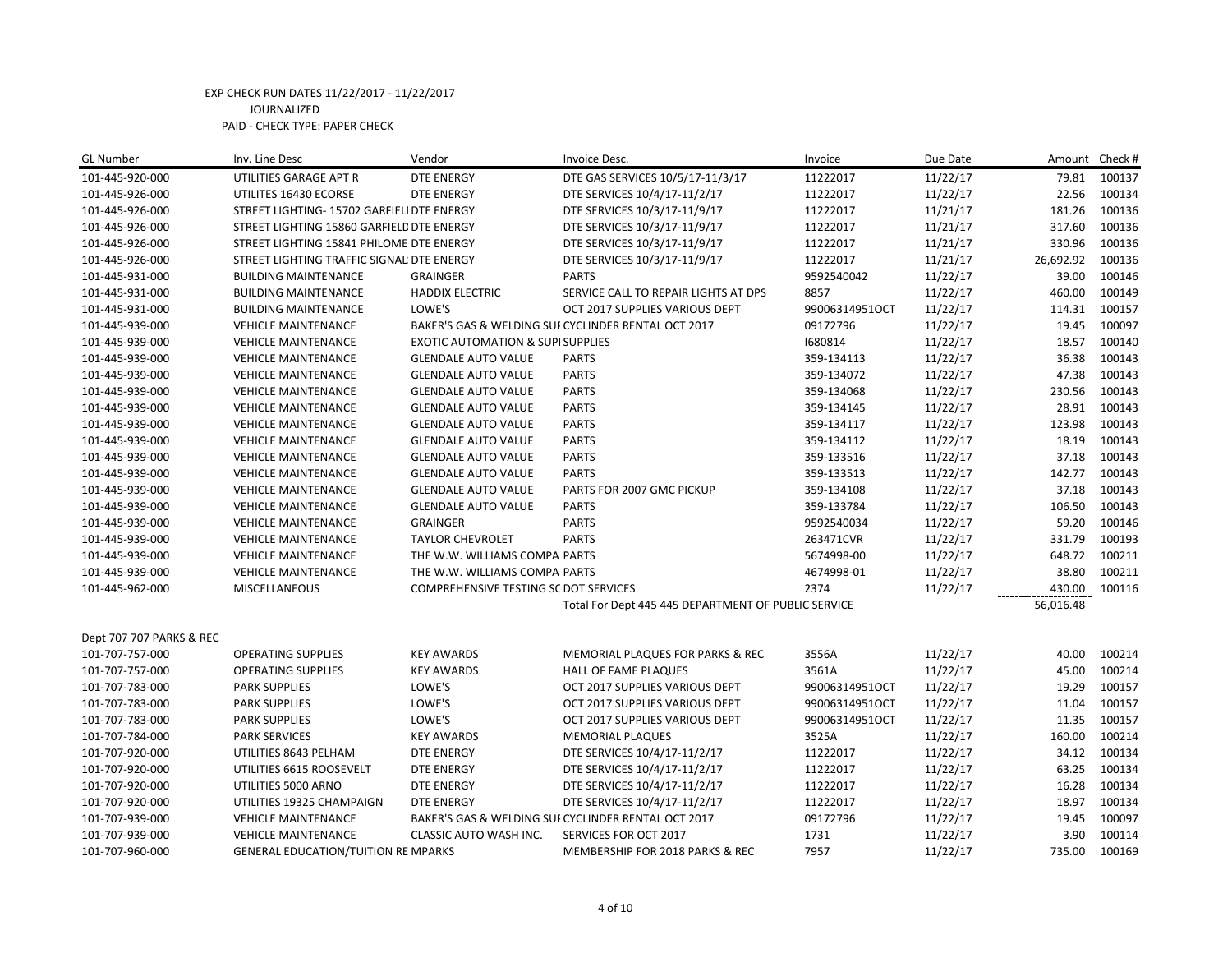| <b>GL Number</b>                | Inv. Line Desc               | Vendor                                           | Invoice Desc.                                               | Invoice        | Due Date |            | Amount Check # |
|---------------------------------|------------------------------|--------------------------------------------------|-------------------------------------------------------------|----------------|----------|------------|----------------|
|                                 |                              |                                                  | Total For Dept 707 707 PARKS & REC                          |                |          | 1,177.65   |                |
| Dept 751 751 COMMUNITY CENTER   |                              |                                                  |                                                             |                |          |            |                |
| 101-751-757-000                 | <b>OPERATING SUPPLIES</b>    | GORDON FOOD SERV.                                | <b>SUPPLIES</b>                                             | 917053512      | 11/22/17 | 45.86      | 100145         |
| 101-751-757-000                 | <b>OPERATING SUPPLIES</b>    | GORDON FOOD SERV.                                | <b>SUPPLIES</b>                                             | 917053673      | 11/22/17 | 179.57     | 100145         |
| 101-751-757-000                 | <b>OPERATING SUPPLIES</b>    | <b>METRO LIFT PROPANE</b>                        | <b>SUPPLIES</b>                                             | 3071022502     | 11/22/17 | 73.97      | 100162         |
| 101-751-757-000                 | <b>OPERATING SUPPLIES</b>    | <b>METRO LIFT PROPANE</b>                        | <b>SUPPLIES</b>                                             | 3070398303     | 11/22/17 | 69.98      | 100162         |
| 101-751-757-000                 | <b>OPERATING SUPPLIES</b>    | PEPSI COLA                                       | SUPPLIES FOR COMMUNITY CENTER                               | 73088356       | 11/22/17 | 566.58     | 100176         |
| 101-751-757-000                 | <b>OPERATING SUPPLIES</b>    | <b>SYSCO DETROIT LLC</b>                         | <b>SUPPLIES</b>                                             | 158639764      | 11/22/17 | 690.91     | 100191         |
| 101-751-816-000                 | PROF. SERV. - OTHER          | JERRY COHEN ELITE LAB INC                        | NOV 2017 COOLING WATER TREATMENT                            | 7443           | 11/22/17 | 200.00     | 100153         |
| 101-751-920-000                 | <b>UTILITIES</b>             | ALLEN PARK WATER                                 | WATER BILL COMM CTR 9/1/17-10/1/17                          | 401-WH158-00   | 11/22/17 | 1,434.75   | 100093         |
| 101-751-920-000                 | <b>UTILITIES</b>             | <b>DIRECTV</b>                                   | <b>DEC 2017 MONTHLY SERVICES</b>                            | 32797760936    | 11/22/17 | 138.98     | 100123         |
| 101-751-920-000                 | UTILITIES COMM CENTER        | <b>DTE ENERGY</b>                                | DTE SERVICES 10/3/17-11/9/17                                | 11222017       | 11/21/17 | 9,516.65   | 100136         |
| 101-751-931-000                 | <b>BUILDING MAINTENANCE</b>  | EXPERT HEATING & COOLING SERVICE CALL ON RTU #6  |                                                             | W27082         | 11/22/17 | 170.25     | 100141         |
| 101-751-931-000                 | <b>BUILDING MAINTENANCE</b>  | LOWE'S                                           | OCT 2017 SUPPLIES VARIOUS DEPT                              | 99006314951OCT | 11/22/17 | 59.28      | 100157         |
| 101-751-931-000                 | <b>BUILDING MAINTENANCE</b>  | LOWE'S                                           | OCT 2017 SUPPLIES VARIOUS DEPT                              | 99006314951OCT | 11/22/17 | 9.00       | 100157         |
| 101-751-931-000                 | <b>BUILDING MAINTENANCE</b>  | LOWE'S                                           | OCT 2017 SUPPLIES VARIOUS DEPT                              | 99006314951OCT | 11/22/17 | 7.96       | 100157         |
| 101-751-931-000                 | <b>BUILDING MAINTENANCE</b>  | LOWE'S                                           | OCT 2017 SUPPLIES VARIOUS DEPT                              | 99006314951OCT | 11/22/17 | 18.92      | 100157         |
| 101-751-931-000                 | <b>BUILDING MAINTENANCE</b>  | LOWE'S                                           | OCT 2017 SUPPLIES VARIOUS DEPT                              | 99006314951OCT | 11/22/17 | 117.00     | 100157         |
| 101-751-931-000                 | <b>BUILDING MAINTENANCE</b>  | NETWORK SERVICES COMPAI PARTS                    |                                                             | 6486424-00     | 11/22/17 | 92.67      | 100172         |
| 101-751-931-000                 | <b>BUILDING MAINTENANCE</b>  | NETWORK SERVICES COMPAI SUPPLIES                 |                                                             | 6485817-00     | 11/22/17 | 488.52     | 100172         |
| 101-751-931-000                 | <b>BUILDING MAINTENANCE</b>  | NETWORK SERVICES COMPAI SUPPLIES                 |                                                             | 6485819-00     | 11/22/17 | 63.75      | 100172         |
| 101-751-931-000                 | <b>BUILDING MAINTENANCE</b>  | NETWORK SERVICES COMPAI SUPPLIES                 |                                                             | 6485817-01     | 11/22/17 | 50.42      | 100172         |
| 101-751-931-000                 | <b>BUILDING MAINTENANCE</b>  | S & W PLUMBING                                   | INSTALLATION OF STERO EQUIPMENT                             | 15009          | 11/22/17 | 33.00      | 100183         |
| 101-751-934-000                 | <b>EQUIPMENT MAINTENANCE</b> | C&S ICE RESURFACING SERVI( OIL CHANGE ON ZAMBONI |                                                             | 3409           | 11/22/17 | 338.81     | 100103         |
| 101-751-934-000                 | <b>EQUIPMENT MAINTENANCE</b> | <b>DOWNRIVER REFRIGERATION SUPPLIES</b>          |                                                             | 1575383        | 11/22/17 | 36.54      | 100128         |
| 101-751-934-000                 | <b>EQUIPMENT MAINTENANCE</b> | DOWNRIVER REFRIGERATION PARTS                    |                                                             | 1575438        | 11/22/17 | 25.28      | 100128         |
| 101-751-934-000                 | <b>EQUIPMENT MAINTENANCE</b> | PHELPS, MICHAEL                                  | <b>REPAIRS TO SOUND SYSTEM</b>                              | 3NOV           | 11/22/17 | 200.00     | 100179         |
| 101-751-934-000                 | <b>EQUIPMENT MAINTENANCE</b> | DSM SAW & KNIFE LLC                              | <b>BLADE SHARPEN SERVICES</b>                               | 4986           | 11/22/17 | 82.00      | 100213         |
|                                 |                              |                                                  | Total For Dept 751 751 COMMUNITY CENTER                     |                |          | 14,710.65  |                |
| Dept 803 HISTORICAL             |                              |                                                  |                                                             |                |          |            |                |
| 101-803-701-000                 | UTILITIES- 15504 ENGLEWOOD   | <b>DTE ENERGY</b>                                | DTE SERVICES 10/4/17-11/2/17                                | 11222017       | 11/22/17 | 58.08      | 100134         |
| 101-803-801-001                 | LAWN & SNOW SERVICES         | <b>GULLIVER, JERRY</b>                           | HISTORICAL HOUSE GRASS CUTTING 11/6/17                      | 43             | 11/22/17 | 35.00      | 100147         |
|                                 |                              |                                                  | Total For Dept 803 HISTORICAL                               |                |          | 93.08      |                |
|                                 |                              |                                                  | Total For Fund 101 GENERAL FUND                             |                |          | 582,863.56 |                |
| Fund 202 MAJOR STREET FUND      |                              |                                                  |                                                             |                |          |            |                |
| Dept 479 PRESERVATION - STREETS |                              |                                                  |                                                             |                |          |            |                |
| 202-479-801-205                 | <b>SECTIONING</b>            |                                                  | DOMINIC GAGLIO CONSTRUC JOB AP-52M 2017 MAJOR RD SECTIONING | 11615          | 11/22/17 | 31,360.25  | 100124         |
| 202-479-801-215                 | <b>PROF'L SERVICES</b>       | <b>BUCCILLI GROUP, LLC</b>                       | M JOHNSON INSPECTION SERV OCT 2017                          | 2574           | 11/22/17 | 1,512.00   | 100102         |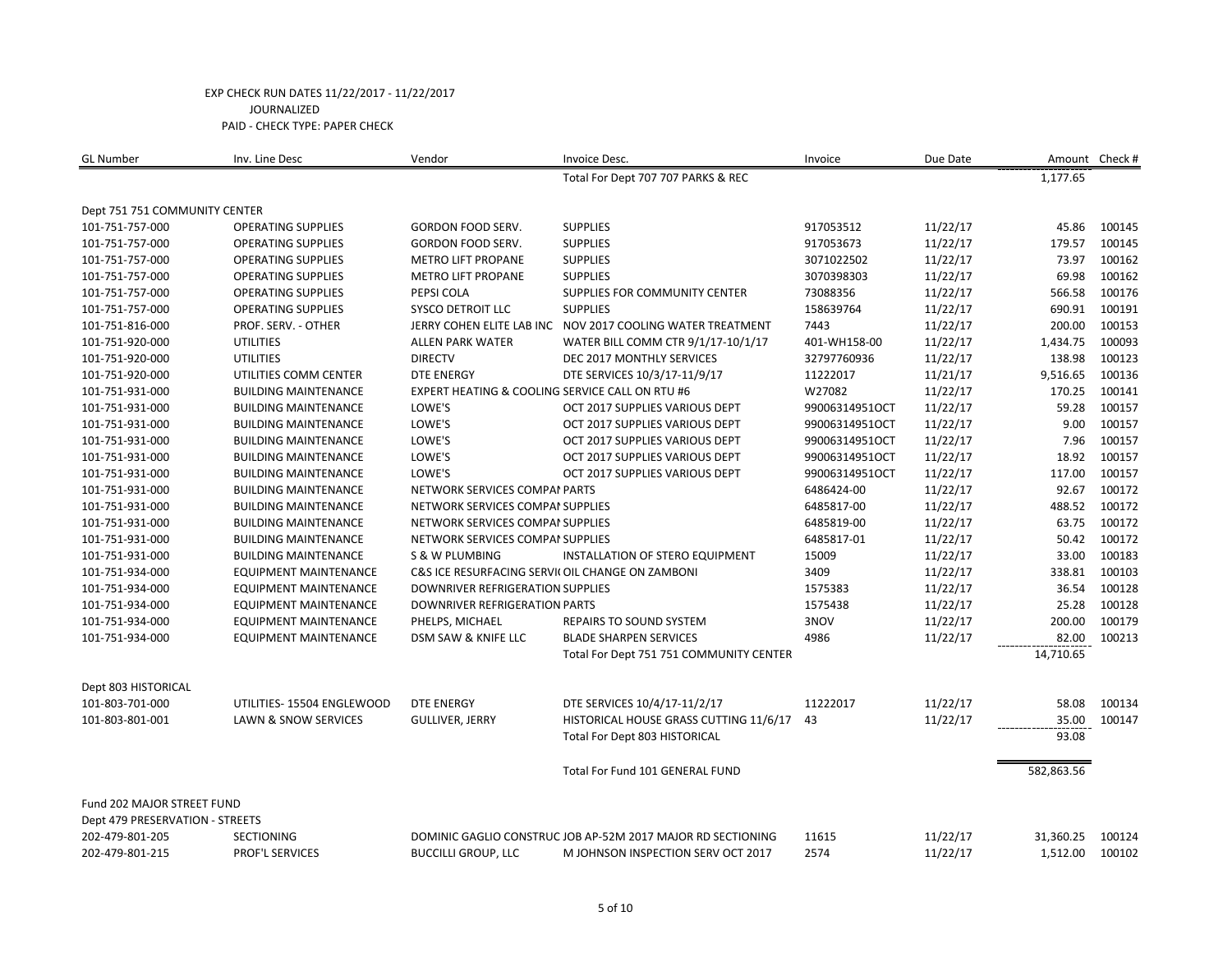| <b>GL Number</b>                  | Inv. Line Desc                                                               | Vendor                                          | Invoice Desc.                                                                          | Invoice         | Due Date |            | Amount Check # |
|-----------------------------------|------------------------------------------------------------------------------|-------------------------------------------------|----------------------------------------------------------------------------------------|-----------------|----------|------------|----------------|
| 202-479-820-000                   | ENGINEERING                                                                  | C.E. RAINES COMPANY                             | JOB AP-41 ENTERPRISE DR RECONSTRUCTION                                                 | 14651           | 11/22/17 | 30,908.50  | 100109         |
| 202-479-820-000                   | <b>ENGINEERING</b>                                                           | <b>C.E. RAINES COMPANY</b>                      | JOB AP-52M MAJOR RDS ST SECTIONING                                                     | 14655           | 11/22/17 | 10,038.14  | 100109         |
|                                   |                                                                              |                                                 | Total For Dept 479 PRESERVATION - STREETS                                              |                 |          | 73,818.89  |                |
| Dept 505 CONSTRUCTION - STREETS   |                                                                              |                                                 |                                                                                        |                 |          |            |                |
| 202-505-805-001                   | <b>WAYNE COUNTY PROJECTS</b>                                                 |                                                 | WAYNE COUNTY - ACCTS. REI WO 46951 GODDARD FINAL CST                                   | 292443          | 11/22/17 | 3,070.25   | 100207         |
| 202-505-805-001                   | <b>WAYNE COUNTY PROJECTS</b>                                                 | WAYNE COUNTY - ACCTS. REC WO 47002 PELHAM FY 17 |                                                                                        | 292455          | 11/22/17 | 69,750.62  | 100218         |
|                                   |                                                                              |                                                 | Total For Dept 505 CONSTRUCTION - STREETS                                              |                 |          | 72,820.87  |                |
|                                   |                                                                              |                                                 | Total For Fund 202 MAJOR STREET FUND                                                   |                 |          | 146,639.76 |                |
| Fund 203 LOCAL STREET FUND        |                                                                              |                                                 |                                                                                        |                 |          |            |                |
| Dept 479 PRESERVATION - STREETS   |                                                                              |                                                 |                                                                                        |                 |          |            |                |
| 203-479-801-200                   | MILLAGE - CONSTRUCTION                                                       |                                                 | GV CEMENT CONTRACTING C JOB AP-35 PMT #10 PAVEMENT REPAIRS                             | 17-184          | 11/22/17 | 74,936.00  | 100148         |
| 203-479-801-205                   | SECTIONING - PRESERVATION                                                    | DOMINIC GAGLIO CONSTRUC JOB AP-52               |                                                                                        | 11610           | 11/22/17 | 47,550.06  | 100124         |
| 203-479-801-205                   | SECTIONING - PRESERVATION- LES DOMINIC GAGLIO CONSTRUC JOB AP-52             |                                                 |                                                                                        | 11610           | 11/22/17 | (2,377.50) | 100124         |
| 203-479-801-205                   | SECTIONING - PRESERVATION                                                    | DOMINIC GAGLIO CONSTRUC JOB AP-52 LOCAL ROADS   |                                                                                        | 11614           | 11/22/17 | 21,676.88  | 100124         |
| 203-479-801-205                   | SECTIONING - PRESERVATION- LES DOMINIC GAGLIO CONSTRUC JOB AP-52 LOCAL ROADS |                                                 |                                                                                        | 11614           | 11/22/17 | (1,083.84) | 100124         |
| 203-479-801-215                   | PROF'L SERVICES - NON-MOTORIZI BUCCILLI GROUP, LLC                           |                                                 | D KERWING INSPECTION SERVICES OCT 2017                                                 | 2566            | 11/22/17 | 486.00     | 100102         |
| 203-479-801-215                   | PROF'L SERVICES - NON-MOTORIZI BUCCILLI GROUP, LLC                           |                                                 | S WOOD INSPECTION SERV OCT 2017                                                        | 2578            | 11/22/17 | 648.00     | 100102         |
| 203-479-801-220                   | PROF'L SERVICES - TREES                                                      | T-N-T TREE SERVICE INC                          | CLEAN UP SERVICES TO REMOVE TREE'S                                                     | 346906          | 11/22/17 | 7,668.75   | 100192         |
|                                   |                                                                              |                                                 | Total For Dept 479 PRESERVATION - STREETS                                              |                 |          | 149,504.35 |                |
| Dept 483 ADMINISTRATION - STREETS |                                                                              |                                                 |                                                                                        |                 |          |            |                |
| 203-483-820-000                   | ENGINEERING                                                                  | C.E. RAINES COMPANY                             | JOB AP-35 2017 RD PAVING PROJECTS                                                      | 14684           | 11/22/17 | 26,924.71  | 100109         |
| 203-483-820-000                   | ENGINEERING                                                                  | C.E. RAINES COMPANY                             | JOB AP-52 2017 ST SECTIONING                                                           | 14654           | 11/22/17 | 24,814.50  | 100109         |
| 203-483-820-000                   | ENGINEERING                                                                  | <b>C.E. RAINES COMPANY</b>                      | JOB AP-48 ROAD STRIPPING 2017                                                          | 14652           | 11/22/17 | 3,489.00   | 100109         |
|                                   |                                                                              |                                                 | Total For Dept 483 ADMINISTRATION - STREETS                                            |                 |          | 55,228.21  |                |
|                                   |                                                                              |                                                 | Total For Fund 203 LOCAL STREET FUND                                                   |                 |          | 204,732.56 |                |
| Fund 226 RUBBISH FUND             |                                                                              |                                                 |                                                                                        |                 |          |            |                |
| Dept 450 450 RUBBISH              |                                                                              |                                                 |                                                                                        |                 |          |            |                |
| 226-450-817-000                   | <b>WASTE DISPOSAL</b>                                                        | ADVANCED DISPOSAL SERVIC NOV 2017 BULK SERVICE  |                                                                                        | V30001464948    | 11/22/17 | 130,227.12 | 100088         |
|                                   |                                                                              |                                                 | Total For Dept 450 450 RUBBISH                                                         |                 |          | 130,227.12 |                |
|                                   |                                                                              |                                                 | Total For Fund 226 RUBBISH FUND                                                        |                 |          | 130,227.12 |                |
| Fund 249 BUILDING FUND            |                                                                              |                                                 |                                                                                        |                 |          |            |                |
| Dept 371 371 BUILDING DEPARTMENT  |                                                                              |                                                 |                                                                                        |                 |          |            |                |
| 249-371-722-100                   |                                                                              |                                                 | RETIREMENT CONTRIBUTION- DB I PNC INSTITUTIONAL INV.-BAF NOV 2017 PENSION CONTRIBUTION | <b>NOV 2017</b> | 11/22/17 | 5,150.00   | 100182         |
| 249-371-821-000                   | <b>MECHANICAL INSPECTIONS</b>                                                | CARNILL, STEVE                                  | OCT 2017 MECHANICAL INSPECTIONS                                                        | <b>OCT 2017</b> | 11/22/17 | 5,072.90   | 100107         |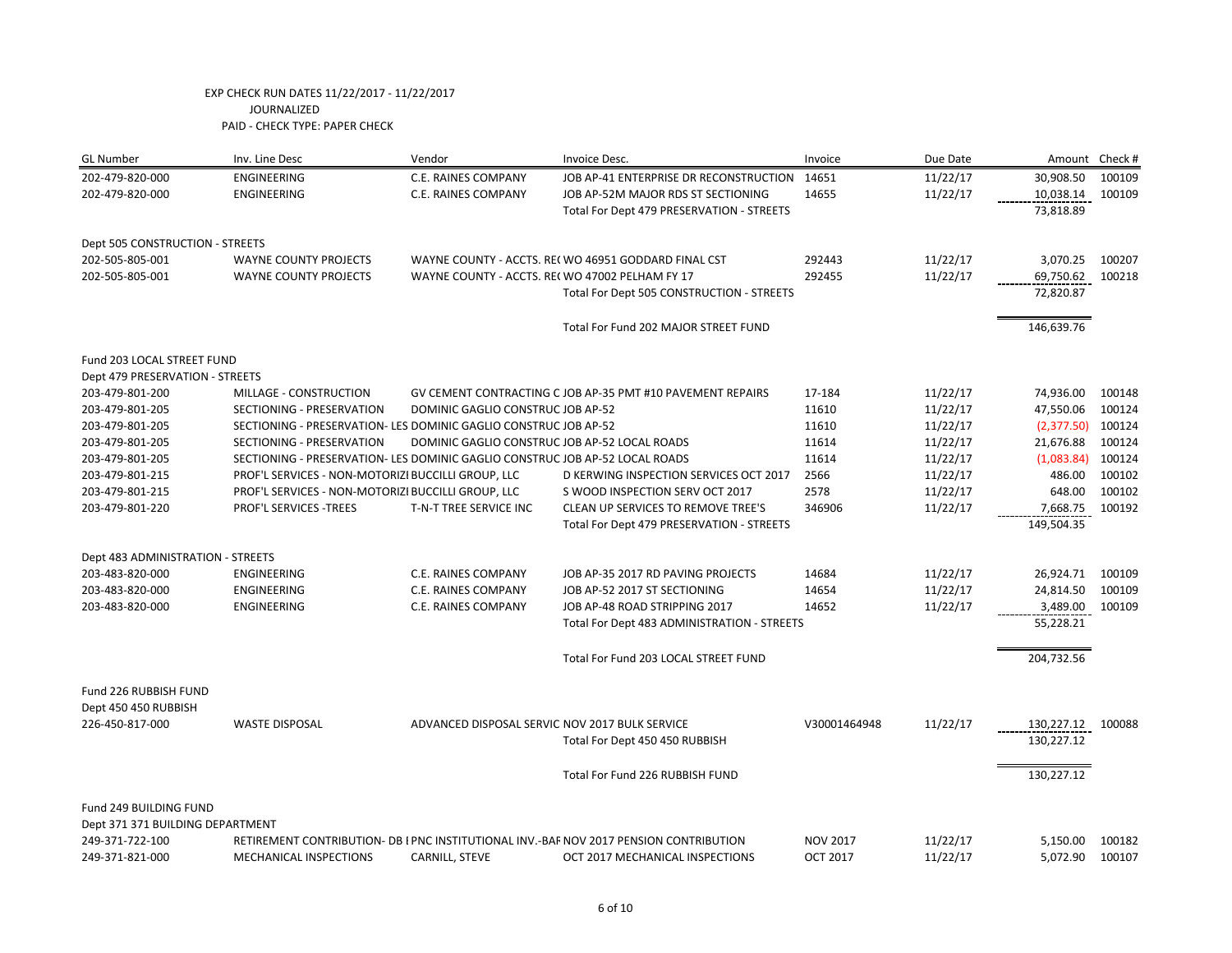| <b>GL Number</b>                 | Inv. Line Desc               | Vendor                               | Invoice Desc.                                          | Invoice         | Due Date | Amount Check # |        |
|----------------------------------|------------------------------|--------------------------------------|--------------------------------------------------------|-----------------|----------|----------------|--------|
| 249-371-822-000                  | PLUMBING INSPECTIONS         | HALASH, JEROME                       | OCT 2017 PLUMBING INSPECTIONS                          | <b>OCT 2017</b> | 11/22/17 | 8,464.00       | 100151 |
| 249-371-822-500                  | ELECTRICAL INSPECTIONS       | CARY, KENNETH                        | ELECTRICAL INSPECTIONS                                 | <b>OCT 2017</b> | 11/22/17 | 520.00         | 100106 |
| 249-371-853-000                  | TELEPHONE- KEN SIMERLY       | <b>VERIZON WIRELESS</b>              | SERVICES 10/2/17-11/01/17                              | 9795401428      | 11/22/17 | 27.88          | 100200 |
| 249-371-853-000                  | <b>TELEPHONE-DAVE BOOMER</b> | <b>VERIZON WIRELESS</b>              | SERVICES 10/2/17-11/01/17                              | 9795401428      | 11/22/17 | 50.13          | 100200 |
| 249-371-853-000                  | <b>TELEPHONE</b>             | <b>VERIZON WIRELESS</b>              | BLDG SERVICES ORDINANCE TABLETS 10/11/17 9796087664    |                 | 11/22/17 | 108.12         | 100203 |
|                                  |                              |                                      | Total For Dept 371 371 BUILDING DEPARTMENT             |                 |          | 19,393.03      |        |
|                                  |                              |                                      | Total For Fund 249 BUILDING FUND                       |                 |          | 19,393.03      |        |
| Fund 250 DDA OPERATING           |                              |                                      |                                                        |                 |          |                |        |
| Dept 000                         |                              |                                      |                                                        |                 |          |                |        |
| 250-000-801-001                  | <b>LAWN SERVICES</b>         | <b>D&amp;B LANDSCAPING INC</b>       | LAWN MNT FOR DDA OFFICE                                | 147330          | 11/22/17 | 175.00         | 100120 |
| 250-000-826-000                  | <b>LEGAL SERVICES</b>        | MILLER & MILLER, P.C.                | OCT RETAINER FEE/WAYNE CTY EASEMENT FEE A-10022017     |                 | 11/22/17 | 1,250.00       | 100215 |
| 250-000-826-000                  | LEGAL SERVICES- EASEMENT FEE | MILLER & MILLER, P.C.                | OCT RETAINER FEE/WAYNE CTY EASEMENT FEE A-10022017     |                 | 11/22/17 | 10.00          | 100215 |
| 250-000-920-000                  | <b>UTILITIES</b>             | <b>DTE ENERGY</b>                    | PARKING LOT LIGHTS 10/10/17-11/7/17                    | 910007536873    | 11/22/17 | 34.27          | 100129 |
| 250-000-920-000                  | <b>UTILITIES</b>             | <b>DTE ENERGY</b>                    | 6543 ALLEN RD SERVICES 10/4/17-11/1/17                 | 910021109236    | 11/22/17 | 52.22          | 100130 |
| 250-000-920-000                  | <b>UTILITIES</b>             | <b>DTE ENERGY</b>                    | 5951 ALLEN RD SERVIC 10/3/17-10/31/17                  | 910007536998    | 11/22/17 | 385.47         | 100131 |
| 250-000-920-000                  | <b>UTILITIES</b>             | <b>DTE ENERGY</b>                    | 6543 ALLEN RD DDA OFFICE 10/3/17-10/31/17 910008199275 |                 | 11/22/17 | 84.26          | 100132 |
| 250-000-920-000                  | <b>UTILITIES</b>             | <b>DTE ENERGY</b>                    | 15503 BEATRICE PARK LOT LIGHTS 10/3/17-10/910005331970 |                 | 11/22/17 | 283.97         | 100133 |
| 250-000-931-000                  | <b>BUILDING MAINTENANCE</b>  | <b>HADDIX ELECTRIC</b>               | OCTOBER L; IGHT CHECK FOR DDA OFFICE                   | 8848            | 11/22/17 | 1,187.00       | 100149 |
| 250-000-931-000                  | <b>BUILDING MAINTENANCE</b>  | THE VERDIN COMPANY                   | 2018 MAINTENANCE SERVICE DDA                           | 180571          | 11/22/17 | 667.80         | 100195 |
| 250-000-962-000                  | MISCELLANEOUS                | <b>CITY OF ALLEN PARK</b>            | DPS TREE SERVICES FOR DDA OFFICE                       | TREE SERVICES   | 11/22/17 | 1,851.00       | 100115 |
| 250-000-962-000                  | MISCELLANEOUS                |                                      | DOWNRIVER PEST CONTROL OCT 2017 MONTHLY MAINTENANCE    | <b>OCT 2017</b> | 11/22/17 | 130.00         | 100127 |
| 250-000-997-000                  | PAYING AGENT FEES            | <b>US BANK</b>                       | 2005 BOND DEBT AGENCY FEE                              | 4797647         | 11/22/17 | 150.00         | 100199 |
|                                  |                              |                                      | Total For Dept 000                                     |                 |          | 6,260.99       |        |
|                                  |                              |                                      | Total For Fund 250 DDA OPERATING                       |                 |          | 6,260.99       |        |
| Fund 266 DRUG FORFEITURE - STATE |                              |                                      |                                                        |                 |          |                |        |
| Dept 000                         |                              |                                      |                                                        |                 |          |                |        |
| 266-000-888-000                  | <b>DOWNRIVER MUTUAL AID</b>  | DOWNRIVER COMMUNITY CC DMA DUES 2018 |                                                        | 5885            | 11/22/17 | 9,148.81       | 100126 |
| 266-000-939-000                  | <b>VEHICLE MAINTENANCE</b>   |                                      | BAKER'S GAS & WELDING SUI CYCLINDER RENTAL OCT 2017    | 09172796        | 11/22/17 | 19.45          | 100097 |
| 266-000-939-000                  | <b>VEHICLE MAINTENANCE</b>   | <b>GLENDALE AUTO VALUE</b>           | PARTS FOR 2009 FORD ESCAPE                             | 359-134155      | 11/22/17 | 115.37         | 100143 |
| 266-000-939-000                  | <b>VEHICLE MAINTENANCE</b>   | <b>GLENDALE AUTO VALUE</b>           | <b>PARTS</b>                                           | 359-134156      | 11/22/17 | 115.37         | 100143 |
| 266-000-939-000                  | <b>VEHICLE MAINTENANCE</b>   | <b>VILLAGE FORD</b>                  | <b>PARTS</b>                                           | 278813          | 11/22/17 | 171.51         | 100205 |
| 266-000-982-000                  | COMPUTER EQUIP/SOFTWARE      | THOMSON REUTERS-WEST                 | W INFO CHARGES 10/1/17-10/31/17                        | 837090126       | 11/22/17 | 170.00         | 100196 |
| 266-000-985-000                  | <b>CAPITAL OUTLAY</b>        | <b>CYNERGY</b>                       | INSTALL SERVICES FOR NEW LAP TOP POLICE VI 30995       |                 | 11/22/17 | 8,724.40       | 100119 |
|                                  |                              |                                      | Total For Dept 000                                     |                 |          | 18,464.91      |        |
|                                  |                              |                                      | Total For Fund 266 DRUG FORFEITURE - STATE             |                 |          | 18,464.91      |        |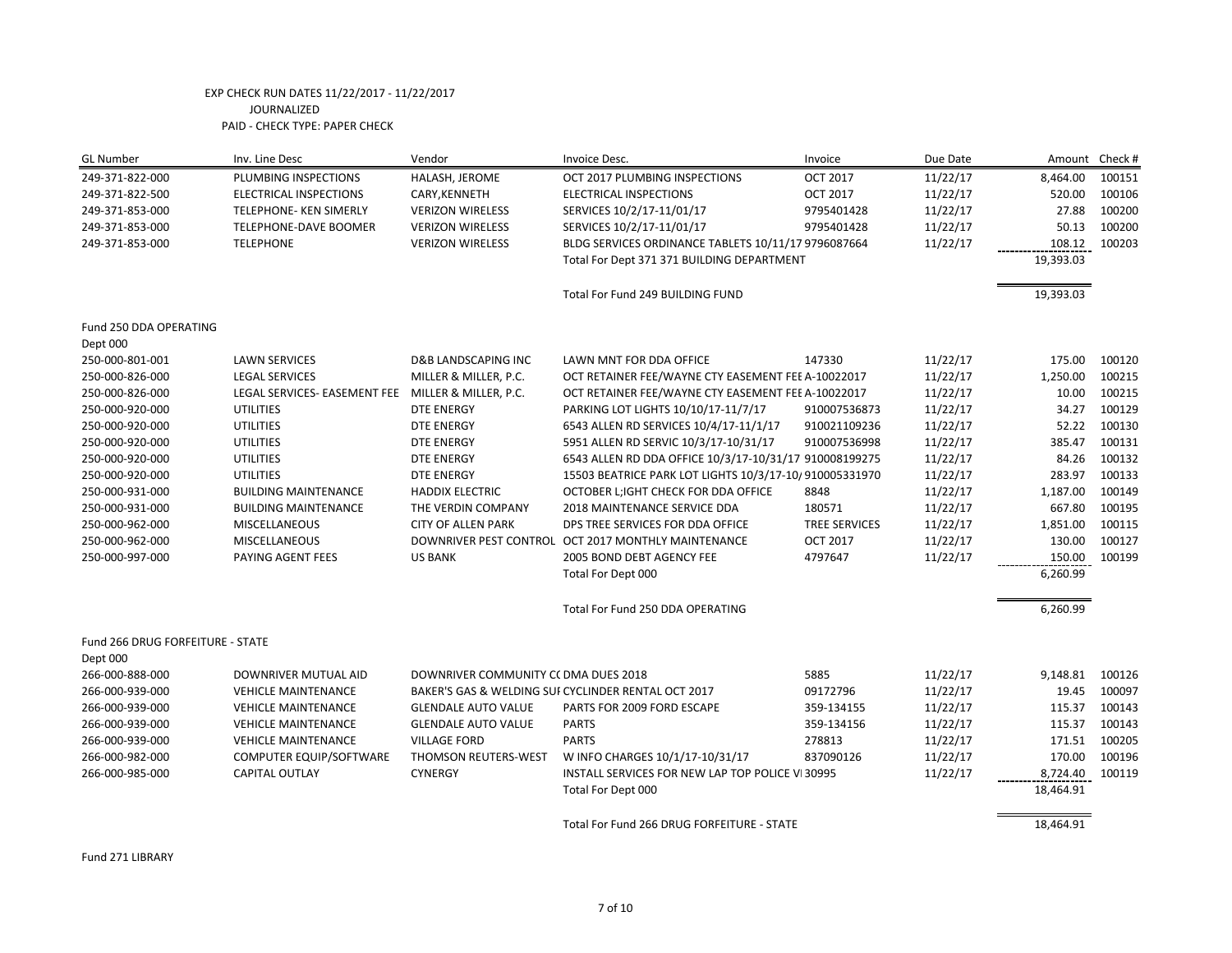| <b>GL Number</b>       | Inv. Line Desc                                                                  | Vendor                                            | Invoice Desc.                                                             | Invoice          | Due Date | Amount Check # |        |
|------------------------|---------------------------------------------------------------------------------|---------------------------------------------------|---------------------------------------------------------------------------|------------------|----------|----------------|--------|
| Dept 000               |                                                                                 |                                                   |                                                                           |                  |          |                |        |
| 271-000-757-000        | <b>OPERATING SUPPLIES</b>                                                       | ALLEN PARK HIGH SCHOOL                            | PMT FOR ADVERTISEMENT IN DRAMA CLUB FA DRAMA CLUB                         |                  | 11/22/17 | 35.00          | 100092 |
| 271-000-757-000        | <b>OPERATING SUPPLIES</b>                                                       | <b>CIRQUE AMONGUS</b>                             | 20% DEP FOR SUMMER READING PROG 8/10/1 2018 READING PROG                  |                  | 11/22/17 | 100.00         | 100111 |
| 271-000-757-000        | <b>OPERATING SUPPLIES</b>                                                       |                                                   | SILVER STRINGS DULCIMER S(HAMMERED DULCIMER PROG 12/12/17                 | LO-12122017      | 11/22/17 | 100.00         | 100187 |
| 271-000-757-000        | <b>OPERATING SUPPLIES</b>                                                       | SWINEHART, BRANDI                                 | REIMBURSEMENT FOR LIBRARY SUPPLIES                                        | REIMBURSEMENT    | 11/22/17 | 72.37          | 100190 |
| 271-000-827-000        | <b>LIBRARY SERVICES</b>                                                         | THE LIBRARY NETWORK                               | <b>CIRCUIT COST FOR LIBRARY</b>                                           | 60304            | 11/22/17 | 2,172.96       | 100194 |
| 271-000-827-000        | <b>LIBRARY SERVICES</b>                                                         |                                                   | UNIQUE MANAGEMENT SERV PLACEMENTS 10/7-10/30/17                           | 453422           | 11/22/17 | 53.70          | 100198 |
| 271-000-828-000        | <b>MATERIALS</b>                                                                | <b>STEINWAY INC</b>                               | <b>CD'S FOR LIBRARY</b>                                                   | 36528            | 11/22/17 | 59.96          | 100094 |
| 271-000-828-000        | <b>MATERIALS</b>                                                                | <b>BAKER &amp; TAYLOR</b>                         | <b>MATERIALS FOR LIBRARY</b>                                              | 2033280019       | 11/22/17 | 97.75          | 100096 |
| 271-000-828-000        | <b>MATERIALS</b>                                                                | <b>BRODART CO.</b>                                | <b>SUPPLIES FOR LIBRARY</b>                                               | B5142915         | 11/22/17 | 7.68           | 100100 |
| 271-000-828-000        | <b>MATERIALS</b>                                                                |                                                   | MICHIGAN EDUCATION DIRE(2018 EDITION FOR PUBLIC LIBRARY                   | 1805             | 11/22/17 | 29.75          | 100163 |
| 271-000-920-000        | <b>UTILITIES</b>                                                                | <b>ALLEN PARK WATER</b>                           | LIBRARY WATER BILL 7/1/17-10/1/17                                         | 390-AL081-00     | 11/22/17 | 535.44         | 100093 |
| 271-000-931-000        | <b>BUILDING MAINTENANCE</b>                                                     |                                                   | COVERALL NORTH AMERICA COMM CLEANING SERVICES 11/1/17-11/30/17 1340246949 |                  | 11/22/17 | 835.00         | 100118 |
| 271-000-931-000        | <b>BUILDING MAINTENANCE</b>                                                     | LOWE'S                                            | OCT 2017 SUPPLIES VARIOUS DEPT                                            | 99006314951OCT   | 11/22/17 | 116.04         | 100157 |
|                        |                                                                                 |                                                   | Total For Dept 000                                                        |                  |          | 4,215.65       |        |
|                        |                                                                                 |                                                   | <b>Total For Fund 271 LIBRARY</b>                                         |                  |          | 4,215.65       |        |
| Fund 592 WATER & SEWER |                                                                                 |                                                   |                                                                           |                  |          |                |        |
| Dept 600 WATER         |                                                                                 |                                                   |                                                                           |                  |          |                |        |
| 592-600-748-000        | <b>HYDRANT MAINTENANCE</b>                                                      | EJ USA, INC                                       | <b>SUPPLIES</b>                                                           | 110170096733     | 11/22/17 | 2,504.62       | 100139 |
|                        |                                                                                 |                                                   | Total For Dept 600 WATER                                                  |                  |          | 2,504.62       |        |
| Dept 601 601 SEWER     |                                                                                 |                                                   |                                                                           |                  |          |                |        |
| 592-601-745-200        | PAVEMENT REPAIRS                                                                | GV CEMENT CONTRACTING C JOB AP-51 UTILITY REPAIRS |                                                                           | 17-176           | 11/22/17 | 162.50         | 100148 |
| 592-601-745-200        | PAVEMENT REPAIRS-LESS 5% RET/ GV CEMENT CONTRACTING C JOB AP-51 UTILITY REPAIRS |                                                   |                                                                           | 17-176           | 11/22/17 | (81.50)        | 100148 |
| 592-601-745-200        | <b>PAVEMENT REPAIRS</b>                                                         | GV CEMENT CONTRACTING C JOB AP-51 UTILITY REPAIRS |                                                                           | 17-177           | 11/22/17 | 1,751.69       | 100148 |
| 592-601-745-200        | PAVEMENT REPAIRS LESS 5%                                                        | GV CEMENT CONTRACTING C JOB AP-51 UTILITY REPAIRS |                                                                           | 17-177           | 11/22/17 | (161.65)       | 100148 |
| 592-601-757-000        | <b>OPERATING SUPPLIES</b>                                                       | <b>SMART BILL</b>                                 | SERVICES AND SUPPLIES FOR WATER BILLS NO\ 29953-S                         |                  | 11/22/17 | 1,791.40       | 100188 |
| 592-601-820-000        | <b>ENGINEERING</b>                                                              | C.E. RAINES COMPANY                               | JOB AP-06 WATSON ST PUMP STN REPLACMEN 14645                              |                  | 11/22/17 | 150.00         | 100109 |
| 592-601-920-000        | UTILITIES 997 ENTERPRISE                                                        | <b>DTE ENERGY</b>                                 | DTE SERVICES 10/4/17-11/2/17                                              | 11222017         | 11/22/17 | 18.41          | 100134 |
| 592-601-920-000        | UTILITIES SENSUS POLE- 16850 SO DTE ENERGY                                      |                                                   | DTE SERVICES 10/4/17-11/2/17                                              | 11222017         | 11/22/17 | 44.18          | 100134 |
| 592-601-920-000        | UTILITIES 4230 LAURENCE                                                         | <b>DTE ENERGY</b>                                 | DTE SERVICES 10/4/17-11/2/17                                              | 11222017         | 11/22/17 | 59.70          | 100134 |
| 592-601-920-000        | UTILITIES 4245 ALLEN RD                                                         | DTE ENERGY                                        | DTE SERVICES 10/4/17-11/2/17                                              | 11222017         | 11/22/17 | 141.75         | 100134 |
| 592-601-920-000        | UTILITIES 4245 ALLEN RD                                                         | <b>DTE ENERGY</b>                                 | DTE SERVICES 10/4/17-11/2/17                                              | 11222017         | 11/22/17 | 274.05         | 100134 |
| 592-601-920-000        | UTILITIES 4320 LAURENCE                                                         | <b>DTE ENERGY</b>                                 | DTE SERVICES 10/4/17-11/2/17                                              | 11222017         | 11/22/17 | 25.02          | 100134 |
| 592-601-920-000        | UTILITIES 4800 ENTERPRISE                                                       | <b>DTE ENERGY</b>                                 | DTE SERVICES 10/4/17-11/2/17                                              | 11222017         | 11/22/17 | 760.85         | 100134 |
| 592-601-920-000        | UTILITIES 5020 QUANDT                                                           | <b>DTE ENERGY</b>                                 | DTE SERVICES 10/4/17-11/2/17                                              | 11222017         | 11/22/17 | 34.75          | 100134 |
| 592-601-923-000        | PROFESSIONAL SERVICES                                                           | <b>BUCCILLI GROUP, LLC</b>                        | B WOOD INSPECTION SERVICES OCT 2017                                       | 2575             | 11/22/17 | 324.00         | 100102 |
| 592-601-927-050        | SEWAGE DISPOSAL-DETROIT                                                         |                                                   | GREAT LAKES WATER AUTHO OCT 2017 SEWAGE CHARGES                           | <b>OCTSEWAGE</b> | 11/22/17 | 64,300.00      | 100122 |
| 592-601-927-060        | SEWAGE DISPOSAL- WAYNE COUN DUWA                                                |                                                   | SEPT 2017 ASSESSMENT CHARGES                                              | <b>SEPT 2017</b> | 11/22/17 | 699.32         | 100138 |
| 592-601-927-060        | SEWAGE DISPOSAL-WAYNE COUN WAYNE COUNTY                                         |                                                   | NOV 2017 FIXED EXCESS APPLIED TO CREDIT OI 292472                         |                  | 11/22/17 | 56,107.00      | 100217 |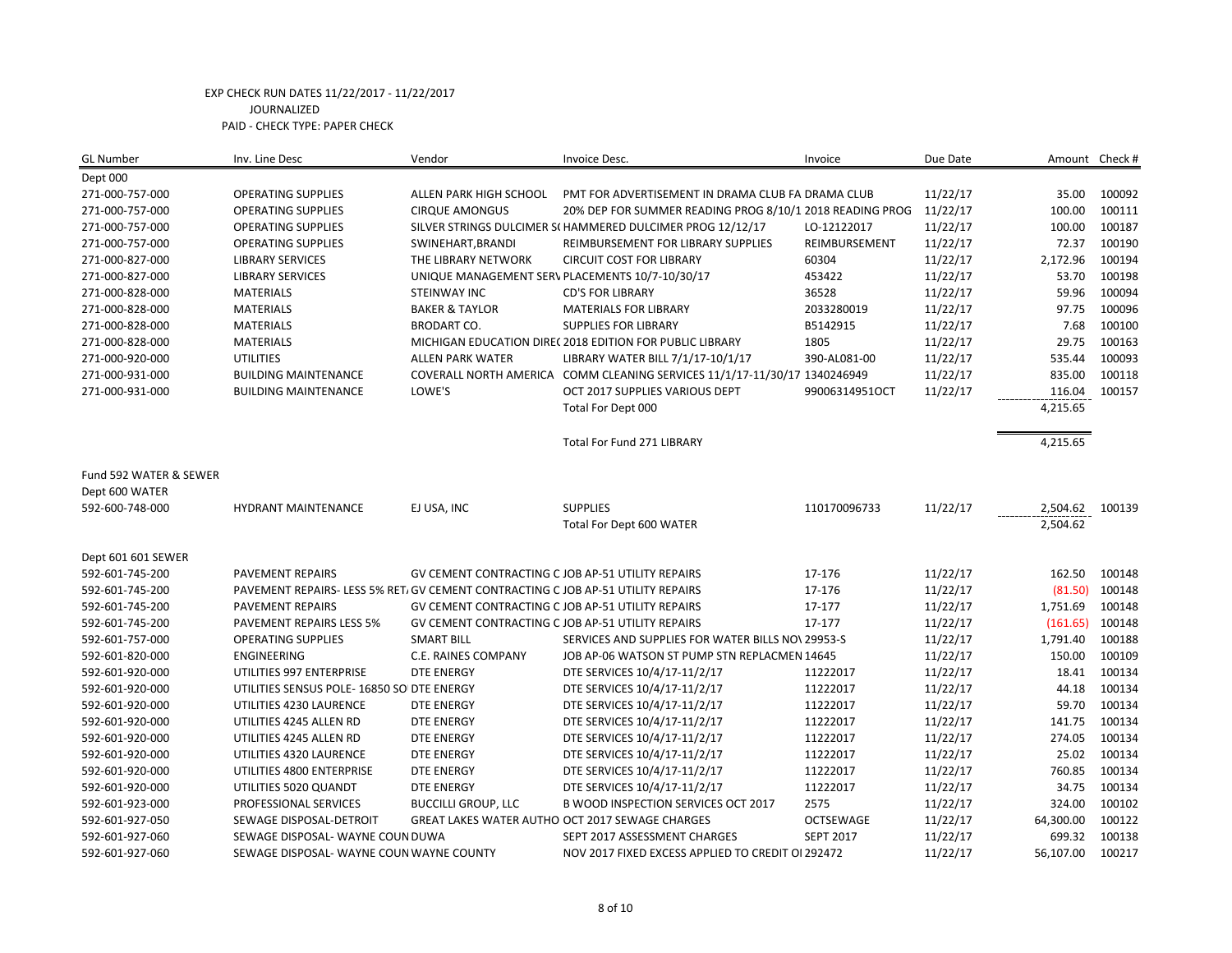| <b>GL Number</b>             | Inv. Line Desc                                | Vendor                     | Invoice Desc.                                                                                           | Invoice         | Due Date | Amount Check # |        |
|------------------------------|-----------------------------------------------|----------------------------|---------------------------------------------------------------------------------------------------------|-----------------|----------|----------------|--------|
| 592-601-927-060              | SEWAGE DISPOSAL- WAYNE COUN WAYNE COUNTY      |                            | NOV 2017 FIXED EXCESS APPLIED TO CREDIT OI 292472                                                       |                 | 11/22/17 | (56, 107.00)   | 100217 |
| 592-601-927-060              | SEWAGE DISPOSAL- WAYNE COUN WAYNE COUNTY      |                            | SEPT 2017 SEWAGE CHARGES                                                                                | SEPTSEWAGE      | 11/22/17 | 15,769.07      | 100217 |
| 592-601-939-100              | <b>VEHICLE MAINTENANCE</b>                    |                            | BAKER'S GAS & WELDING SUI CYCLINDER RENTAL OCT 2017                                                     | 09172796        | 11/22/17 | 19.49          | 100097 |
| 592-601-951-000              | <b>ENGINEERING CONSULTANTS</b>                | C.E. RAINES COMPANY        | JOB AP-01 GENERAL PROJECTS                                                                              | 14844           | 11/22/17 | 1,582.00       | 100109 |
| 592-601-962-000              | <b>MISCELLANEOUS</b>                          | MAILFINANCE DEPT 3682      | SERVICES FOR 12/13/17-3/12/18                                                                           | N6850539        | 11/22/17 | 938.65         | 100159 |
|                              |                                               |                            | Total For Dept 601 601 SEWER                                                                            |                 |          | 88,603.68      |        |
| Dept 603 603 BASIN           |                                               |                            |                                                                                                         |                 |          |                |        |
| 592-603-853-000              | TELEPHONE-JOE MEEKINS                         | <b>VERIZON WIRELESS</b>    | SERVICES 10/2/17-11/01/17                                                                               | 9795401428      | 11/22/17 | 50.13          | 100200 |
| 592-603-853-000              | <b>TELEPHONE- MARK GIRARD</b>                 | <b>VERIZON WIRELESS</b>    | SERVICES 10/2/17-11/01/17                                                                               | 9795401428      | 11/22/17 | 50.13          | 100200 |
| 592-603-853-000              | TELEPHONE-TOM MURRAY                          | <b>VERIZON WIRELESS</b>    | SERVICES 10/2/17-11/01/17                                                                               | 9795401428      | 11/22/17 | 280.68         | 100200 |
| 592-603-853-000              | <b>TELEPHONE- MATT DOHRING</b>                | <b>VERIZON WIRELESS</b>    | SERVICES 10/2/17-11/01/17                                                                               | 9795401428      | 11/22/17 | 60.69          | 100200 |
| 592-603-853-000              | <b>TELEPHONE- BILL MINER</b>                  | <b>VERIZON WIRELESS</b>    | SERVICES 10/2/17-11/01/17                                                                               | 9795401428      | 11/22/17 | 60.69          | 100200 |
| 592-603-853-000              | TELEPHONE-JUSTIN DANOSK                       | <b>VERIZON WIRELESS</b>    | SERVICES 10/2/17-11/01/17                                                                               | 9795401428      | 11/22/17 | 250.68         | 100200 |
| 592-603-853-000              | TELEPHONE-TRANSPORTATION ON VERIZON WIRELESS  |                            | SERVICES 10/2/17-11/01/17                                                                               | 9795401428      | 11/22/17 | 45.81          | 100200 |
| 592-603-853-000              | TELEPHONE- TRANSPORTATION TV VERIZON WIRELESS |                            | SERVICES 10/2/17-11/01/17                                                                               | 9795401428      | 11/22/17 | 16.60          | 100200 |
| 592-603-853-000              | TELEPHONE- TRANSPORTATION TI VERIZON WIRELESS |                            | SERVICES 10/2/17-11/01/17                                                                               | 9795401428      | 11/22/17 | 16.60          | 100200 |
| 592-603-853-000              | TELEPHONE- NEW DPW TWO                        | <b>VERIZON WIRELESS</b>    | SERVICES 10/2/17-11/01/17                                                                               | 9795401428      | 11/22/17 | 57.68          | 100200 |
| 592-603-853-000              | TELEPHONE- METER MECHANIC                     | <b>VERIZON WIRELESS</b>    | SERVICES 10/2/17-11/01/17                                                                               | 9795401428      | 11/22/17 | 50.13          | 100200 |
| 592-603-853-000              | TELEPHONE- ON CALL WATER                      | <b>VERIZON WIRELESS</b>    | SERVICES 10/2/17-11/01/17                                                                               | 9795401428      | 11/22/17 | 27.88          | 100200 |
| 592-603-853-000              | <b>TELEPHONE</b>                              | <b>VERIZON WIRELESS</b>    | SERVICES PUMP ATN 10/11/17-11/10/17                                                                     | 9796004641      | 11/22/17 | 240.79         | 100202 |
| 592-603-920-000              | UTILITIES 1840 DIX RD                         | <b>DTE ENERGY</b>          | DTE SERVICES 10/4/17-11/2/17                                                                            | 11222017        | 11/22/17 | 13.82          | 100134 |
| 592-603-920-000              | UTILITIES 8245 VINE                           | <b>DTE ENERGY</b>          | DTE SERVICES 10/4/17-11/2/17                                                                            | 11222017        | 11/22/17 | 32.16          | 100134 |
| 592-603-920-000              | UTILITIES 14500 MORAN                         | <b>DTE ENERGY</b>          | DTE SERVICES 10/4/17-11/2/17                                                                            | 11222017        | 11/22/17 | 4,226.85       | 100134 |
| 592-603-920-000              | UTILITIES 1050 ENTERPRISE                     | <b>DTE ENERGY</b>          | DTE SERVICES 10/4/17-11/2/17                                                                            | 11222017        | 11/22/17 | 103.13         | 100134 |
| 592-603-934-000              |                                               |                            | EQUIPMENT MAINTENANCE- 5/9/: NURNBERGER, FRED V. PH.D. SERVICES OF RECORDING RAIN GAUGE COLLEG NOV 2017 |                 | 11/22/17 | 125.00         | 100174 |
| 592-603-934-000              |                                               |                            | EQUIPMENT MAINTENANCE-10/1: NURNBERGER, FRED V. PH.D. SERVICES OF RECORDING RAIN GAUGE COLLEG NOV 2017  |                 | 11/22/17 | 125.00         | 100174 |
|                              |                                               |                            | Total For Dept 603 603 BASIN                                                                            |                 |          | 5,834.45       |        |
| Dept 604 ADMINISTRATION/DEBT |                                               |                            |                                                                                                         |                 |          |                |        |
| 592-604-722-100              |                                               |                            | RETIREMENT CONTRIBUTION - W8 PNC INSTITUTIONAL INV.-BAF NOV 2017 PENSION CONTRIBUTION                   | <b>NOV 2017</b> | 11/22/17 | 18,237.00      | 100182 |
| 592-604-820-000              | ENGINEERING                                   | C.E. RAINES COMPANY        | JOB AP-56 GLWA WASTEWATER MASTER PLAN 14656                                                             |                 | 11/22/17 | 450.00         | 100109 |
| 592-604-820-000              | <b>ENGINEERING</b>                            | C.E. RAINES COMPANY        | JOB AP-62 PUMP REPLACEMENT AT BASIN PUN 14662                                                           |                 | 11/22/17 | 1,787.00       | 100109 |
| 592-604-820-000              | ENGINEERING                                   | C.E. RAINES COMPANY        | JOB AP-24 2016 WATER MAIN REPLACEMENT F 14647                                                           |                 | 11/22/17 | 216.00         | 100109 |
| 592-604-820-000              | ENGINEERING                                   | C.E. RAINES COMPANY        | JOB AP-51 2017 UTILITY REPAIRS                                                                          | 14703           | 11/22/17 | 6,760.00       | 100109 |
| 592-604-820-000              | <b>ENGINEERING</b>                            | <b>C.E. RAINES COMPANY</b> | JOB AP-17 NPDESMSF PERMIT                                                                               | 14646           | 11/22/17 | 300.00         | 100109 |
| 592-604-991-500              | <b>BOND PRINCIPAL AND INT-CITY</b>            | <b>WAYNE COUNTY</b>        | PRICIPAL/INTEREST ADJ SPRING 2016 BILLING 292432                                                        |                 | 11/22/17 | 19.26          | 100217 |
|                              |                                               |                            | Total For Dept 604 ADMINISTRATION/DEBT                                                                  |                 |          | 27,769.26      |        |
|                              |                                               |                            | Total For Fund 592 WATER & SEWER                                                                        |                 |          | 124,712.01     |        |